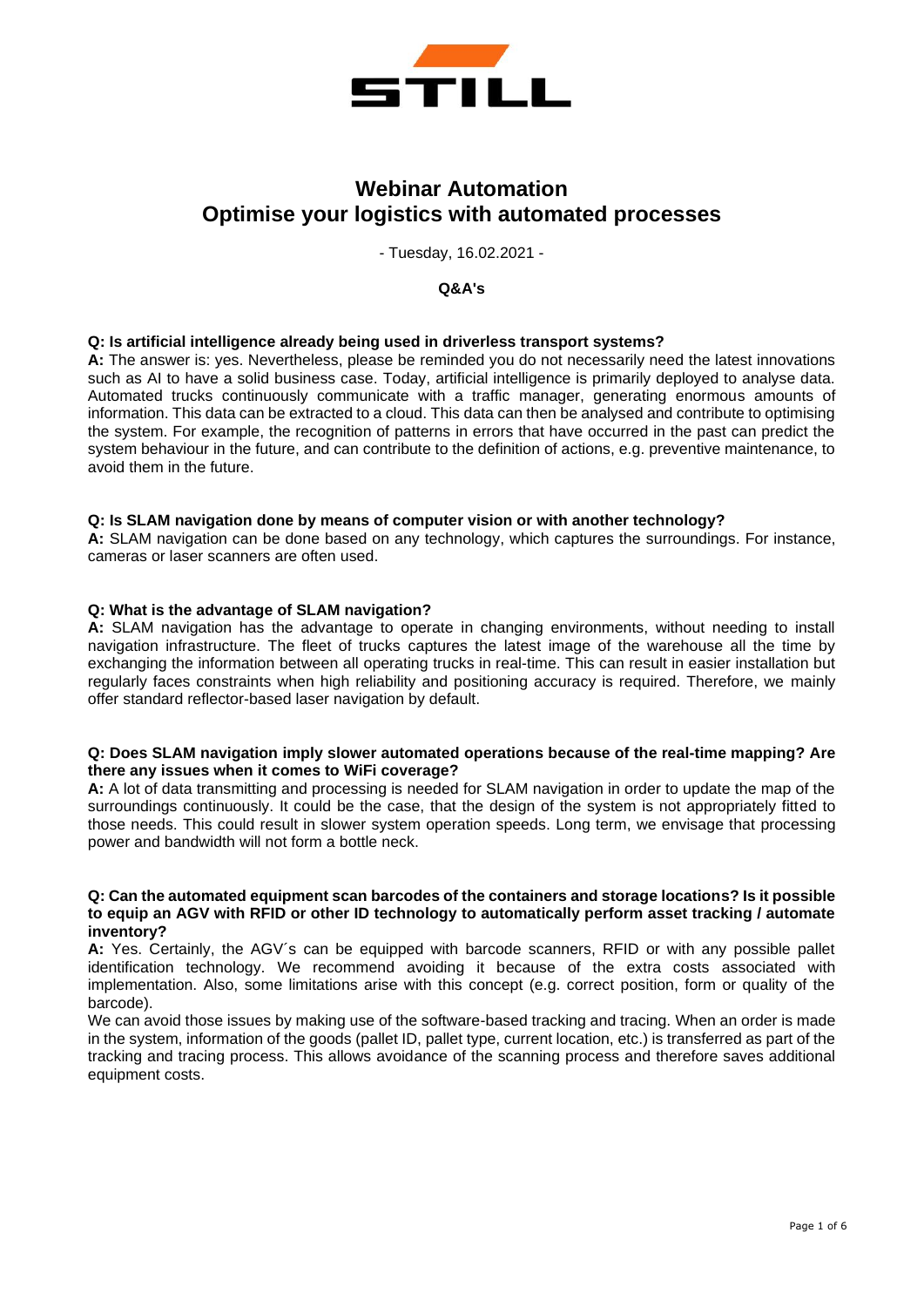

#### **Q: Does the AGV also drive around obstacles when it has stopped and the obstacle remains still?**

**A:** It is a feature with which we have experience. It makes sense to some degree, but we recommend avoiding dynamic routing. The reason lies in the fact that "zig-zag" driving reduces the efficiency of the system. There are different solutions to deal with obstacles. A common solution would be to trigger alarms indicating that the obstacle must be displaced or to reroute the other vehicles via another path.

#### **Q: Do you have tools to monitor the existing (non-automated) equipment to better map the current processes and thus improve the ROI?**

**A:** We offer tools for fleet management (e.g. STILL neXXt fleet) as well as intralogistics consultancy, based on dedicated tools. The limitations of fleet management tools are that they are not exactly tracking the process flow, which would be helpful as a basis for designing an automated system.

With our product "Intralogistic Consultancy", we offer a service to analyse and map the current processes. In addition, if wanted, we can offer you solutions that can improve the logistics process.

## **Q: What costs do I need to expect when analysing the present processes with a logistics consultant?**

**A:** It varies from the complexity and size of the scope. We are happy to provide an estimation.

#### **Q: Is there a STILL warehouse simulation tool for both driver operated trucks and automated vehicles? If so, can this tool do basic warehouse layout schematics?**

**A:** We do offer system simulations, yes. Simulating manual drivers is quite uncommon, but theoretically quite possible.

#### **Q: Do the pedestrians have a transmitter?**

**A:** It is possible, but not necessary. The pedestrians do not need any transmitters. The AGV's are equipped with 360° safety scanners to ensure a safe operation for people, vehicles and goods. We do have customers that have it as an extra safety feature.

# **Q: How does STILL deal with AGV service?**

**A:** STILL covers the same level of service for AGV´s as we are doing it for manual material handling equipment. In addition, this service can contain a 24/7 remote hotline support.

#### **Q: Concerning using the automated solutions in the automotive business: are there use-cases for usage with tire pallets? 3-4 tire pallets are stored on top of each other with the need of very precise placement to prevent crashes. Is the system capable of this storing process?**

**A:** There use cases handling tire cages indeed. There are also many use cases covering block stacking. For block stacking the container design is of the utmost important. If tolerances are already extremely tight, it seems the application would be unfavourable to automate.

#### **Q: Do you need special racks for the AGV's?**

**A:** Not necessarily. Disturbances like touching pallets must be avoided to ensure a reliable and well running process. The most common mistake is when the potential overhanging of loads is not being considered in the system design. In manual operation the positioning of pallets or loads does not have to be 100% optimal. One can 'squeeze-in' a load. In automatic mode most definitely not.

Therefore, it is recommended to evaluate the existing racking systems together with one of our engineers. The same would be recommended before planning a new racking system. It is important to ensure enough spacing between the pallets or loads to ensure a smooth-running automated process.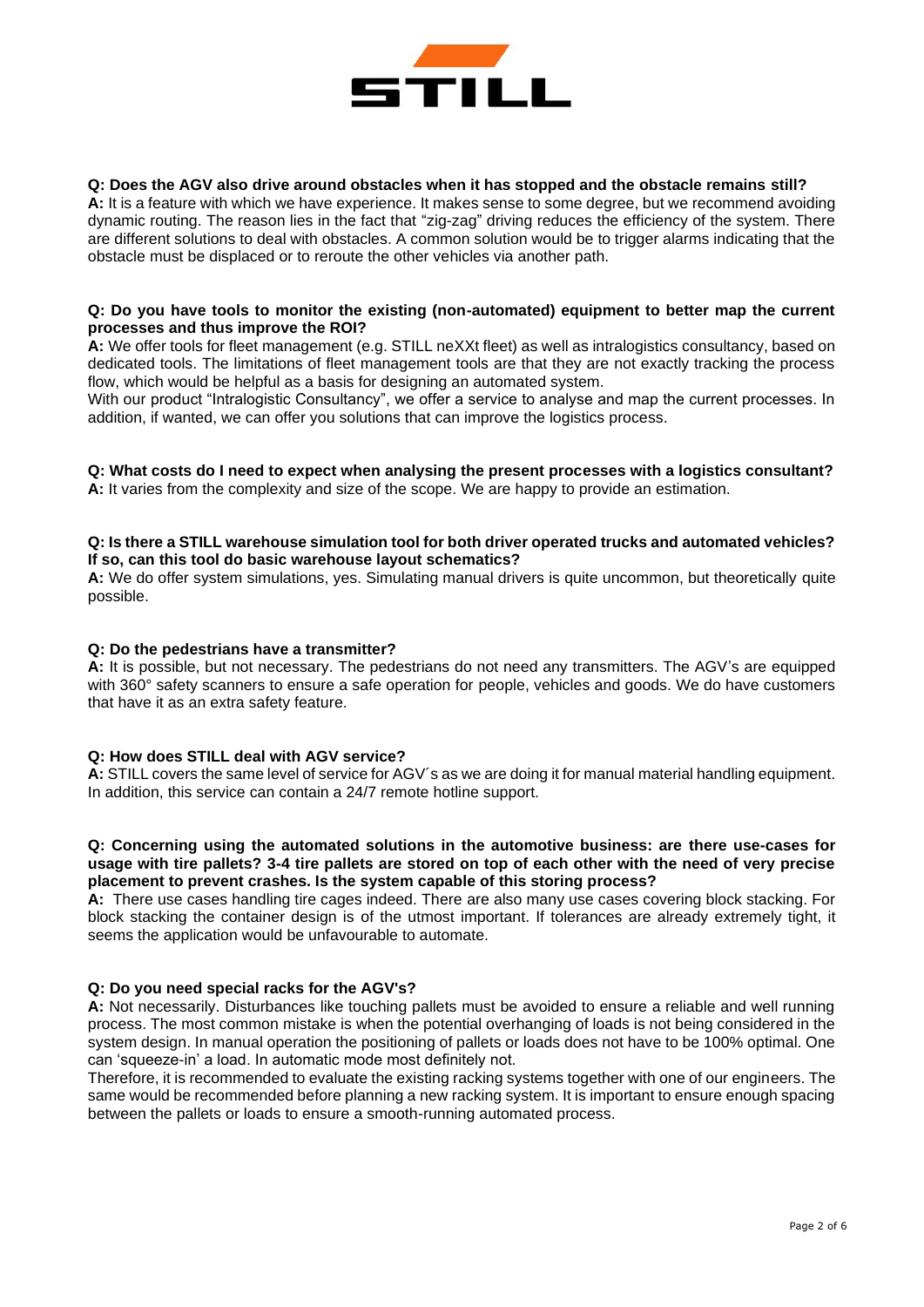

#### **Q: Can automation be adapted on any existing WMS system? Is it possible for AGV's to communicate with any logistics systems like SAP? What is the way of generating orders form the ERP-system to the control unit from the AGV?**

**A:** STILL AGV systems contain a management software with a host protocol, which can communicate with different WMS systems. Besides the AGV management software, we also have the possibility to provide the middleware to bridge the gap between those systems. The reason lies in the fact that we develop our software in-house. Detailed planning and IT workshops are therefore a relevant part of the planning process to clarify how both systems communicate with each other.

#### **Q: Can the AGV equipment work outside? Can AGV´s be used in indoors and outdoors or between different halls?**

**A:** There are AGV's on the market which can operate outdoors. We also do have experience with this and it can work well.

So far, our strength and focus lies in automating warehouse intralogistics, therefore we do not quote these solutions. Nevertheless, we continue our developments in the domain, and have partners we can work with.

**Q: Do you see automation also for bigger (combustion) IC counterbalance forklift trucks or is this mainly for small electric trucks? Will you offer automated solutions for loads of up to 6 or 7 tones? A:** Today automation focuses on indoor applications ranging from small deckload vehicles to very large VNA trucks. Our focus lies on pallet type loads, ranging 1-2.5 tons. For 6-7 tons some other niche players may be better suited.

#### **Q: You have spoken about environment. Can we use the vehicles to load and unload trucks?**

**A:** It is possible to load lorry trailers, but there are lots of constrains (e.g. speed, docks, navigation, pallet dimensions, dock levellers, trailers inner dimensions, …). For this reason, we do NOT offer it commercially. We recommend automating the easiest processes or part of the supply chain first to get the best ROI.

#### **Q: Do you always have to use a staging which is upfront for this kind of application or is this not needed?**

**A:** There are solutions to load the lorry trailers directly, though we do not quote them today.

## **Q: What should be the warehouse size for AGV's to operate or the number of pallet positions to justify the TCO of the equipment? Do AGV`s ever reach small warehouses?**

**A:** To be financially viable, it is desired to have a two-shift operation. The great ROI starts coming from 3-5 AGV's onwards, which typically matches with 50 pallet movements per hour and more. This of course requires a certain type of operation. Nevertheless, also smaller applications can be efficient. There are also a lot of projects running with 1-2 trucks, to get the benefits of automation.

#### **Q: What is the required aisle width (of the reach truck)?**

**A:** The aisle width depends on several things. The size of the truck is dependent on the weight to be handled, battery size, but also the size of the load and its overhang determines the environment. Having mentioned theses aspects, an absolute minimum aisle width would be 2.9 meters, though it is advised to plan larger for having higher speeds and more efficient processes

## **Q: Can you interface with e.g. shrink-wrappers?**

**A:** Yes certainly.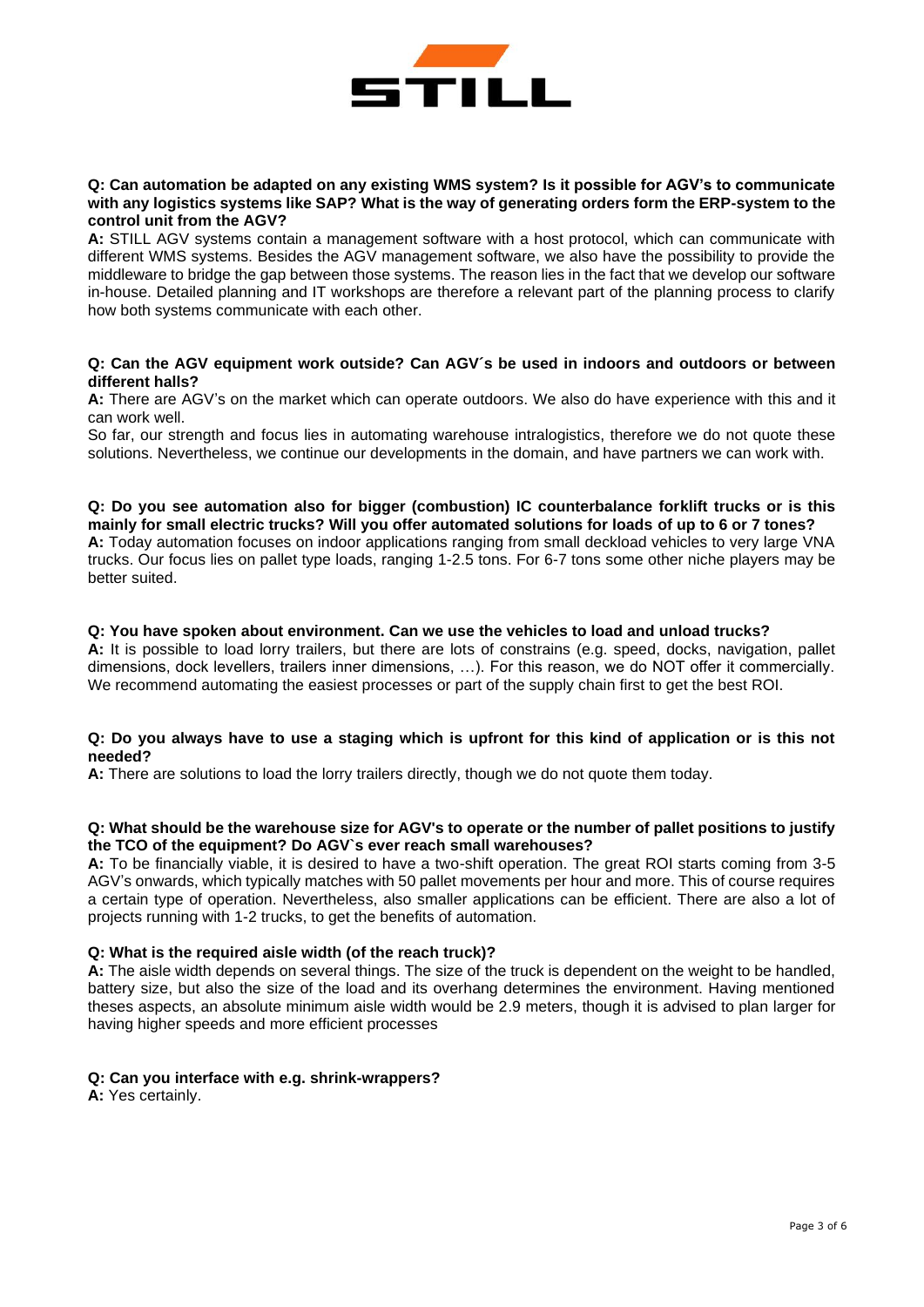

## **Q: Are there any cost arising for the customer by requesting an AGV project?**

**A:** If there is a general understanding of what is needed, then it is free of charge and part of our service to work out a commercial offer.

However, if it is a very early stage of problem solving and general questions on how to tackle present issues, STILL provides an independent consulting service which is to be paid. During this kind of consulting, we will analyse existing processes and seek alternatives to improve your logistics. This consultancy is not limited to the STILL products and recommendations can also include stationary automation etc.

If desired, we can then of course create an offer afterwards.

### **Q: Do you support linked transportation, where goods is handled as one order but managed by multiple vehicle types? How do different automated vehicles incorporate in the transport system? Is it possible to place them all in the same program or manager?**

**A:** Yes! We offer a portfolio of different vehicle types, that are operating together in one system. The traffic manager can split the transport requests into several sub-transports, which consists of different vehicle types.

## **Q: Cooperation with AGV and manual forklifts for narrow shop floors, is there productivity loss, due to waiting and "traffic jams"?**

**A:** Yes. Vehicles can be equipped with extra machine safety sensors to deal with more manual traffic interaction. Nevertheless, it is advisable to plan a system in such way that interaction is limited.

#### **Q: Can the AGV use a drum clamp and detect drums and possibly unload a truck?**

**A:** Customised AGV`s can be equipped with several forms of clamps, potentially also drum clamps. Unloading lorries comes with a high degree of variables which can jeopardise smooth operations. Therefore, we currently do NOT quote commercial truck onloading applications.

## **Q: Does the system communicate with the fire protection and alarm systems on site, e.g. fire alarm system, fire protection doors?**

**A:** Yes! The traffic control system can be connected to all kinds of other systems. Also, a protocol can be implemented for where the vehicles shall park in such scenario.

#### **Q: Are the forks of the AGV's able to be leaned forward? e.g. If I have a gravity rack with a certain incline, is it possible, that the AGV can lean the pallet to store it inside? A:** Yes, reach trucks can do so.

#### **Q: Is it possible to retrofit a standard VNA or reach truck into an AGV? Would it be possible to automate STILL trucks already in use?**

**A:** No, it is not desired. Normally the effort to do so is high and the trucks do not accomplish all requirements in the first stage. For this reason, we configure a new vehicle appropriate to the interface and parameters. Also, the investment in automation goes way beyond the price of the base truck, so it's better to start from a solid basis to enjoy the system for as long as possible. We do have a second-hand market where we can revalorise your existing trucks.

#### **Q: What is the residual value after 84 months?**

**A:** This question cannot be answered generally due to the fact that it is dependent on several parameters. It would be great to discuss it individually to give the most appropriate answer.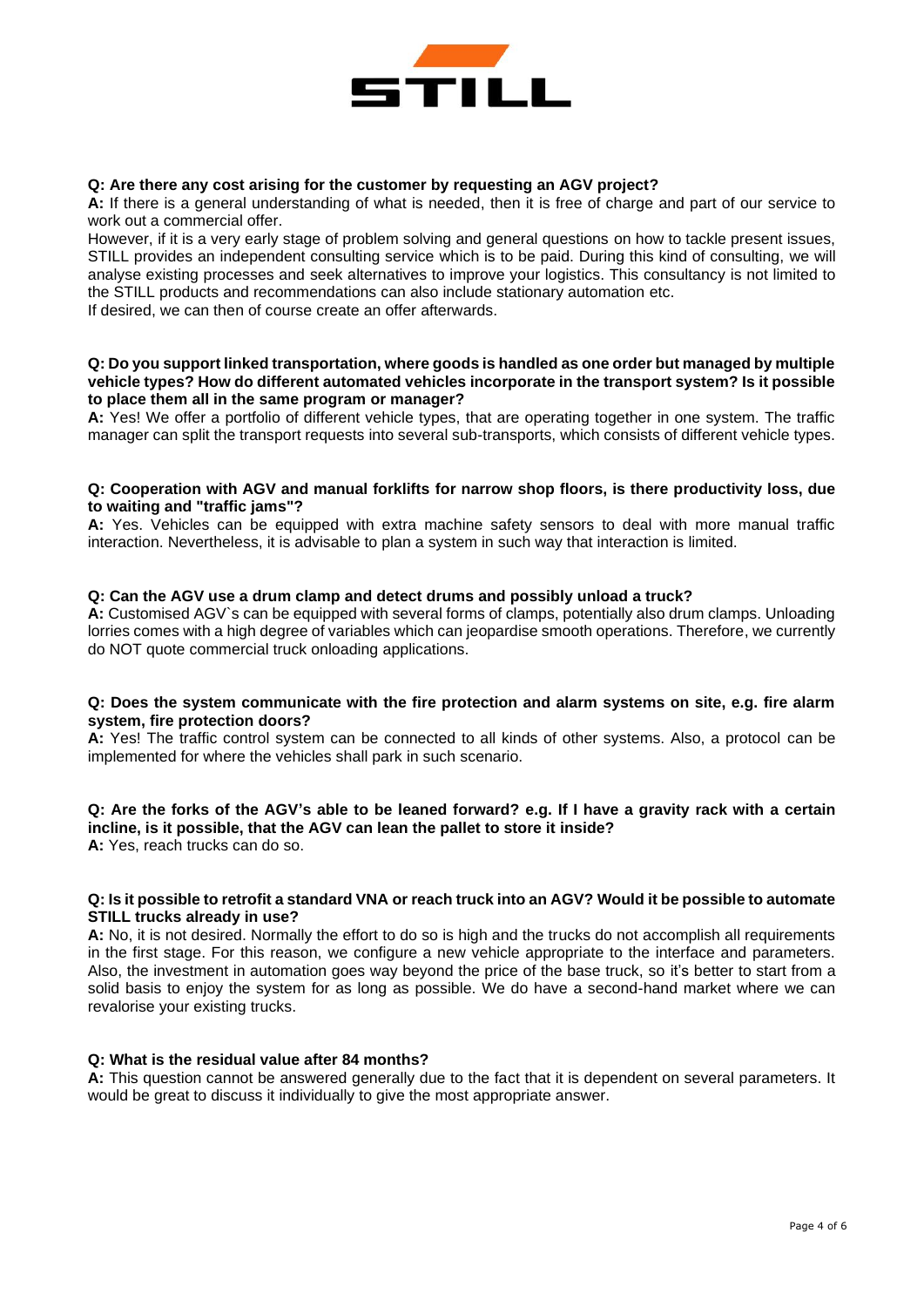

## **Q: Would the shown solutions work for a combination of different pallets sizes and depths, e.g. combination of single deep, 1.7 m deep pallets and 2.4 m deep pallets with telescopic forks? How can multiple pallet sizes be handled in the same system (from 110x110 to 280x120)?**

**A:** Different load types can be handled in one system – especially with a reach truck / fork solution. Therefore, it is required to plan the process and layout with such load dimensions.

Our VNA systems can handle large ranges of pallet types, though the 280mm size may give problems or at least compromises which make the overall WH not viable.

#### **Q: Do I need STILL for teaching new distances, sources and syncs with complex programming or can I do it simply by myself?**

**A:** For CE and reliability reasons we always offer the support by one of our engineers. Small changes can occur quickly. An interface allowing customers to do so themselves for simple applications is being tested.

## **Q: Are these products able to connect with IoT (Internet of Things)?**

**A:** They embody IoT. The system can exchange data with other systems whenever needed.

## **Q: Can AGV´s operate in a cold store environment at -20 degrees?**

**A:** It is being prepared. Due to it is complexity, it requires further evaluation for the specific requirements per case. We would be happy to discuss it individually.

#### **Q: How long does the project implementation take and what tasks do I have to expect as a customer?**

**A:** Experience shows that a planning period of 3 to 6 months is required before the implementation with the project managers begins. The preparation and the start of the commissioning is usually completed within a period of 7-8 months.

The layout must be planned, the battery infrastructure must be prepared, the processes must be defined. Usually it takes a total of 8-12 months until the system is ready for handover.

The customer must also coordinate their internal stakeholders, i.e. a project manager needs to be hired by the customer, to manage IT staff, among other things.

When the system is live, the customer shall have a system operator who overlooks the daily functioning of the system. The commissioning phase is ideal to familiarise staff with the new system. We recommend involving the staff who will later control the system at a very early stage.

## **Q: How do you have foreseen the loading of the batteries while working? How will the system secure the battery supply/charging processes? Is it possible to charge batteries automatically?**

**A:** Yes, very often. There are different automated battery charging concepts, of which automatic 'opportunity' charging is mostly used (the trucks control when, how and where the battery is charged). As soon as the truck is idle or battery capacity drops below a certain level, the truck drives to the charging station.

In a 24/7 system with a balanced utilisation, the trucks will be at the charging station for approx. 15% of the time. Both Li-ion and lead-acid batteries can be charged automatically with respective intelligent software solutions, even for short charging cycles.

## **Q: Does this OPX iGo neo driver follow the operator, because he is wearing some kind of transmitter that leads the truck? What if the operator stands behind the trolley in case of a longer distance? Does the truck switch to manual mode and starts?**

**A:** The OPX iGo neo follows the operator by detecting and tracking him through motion tracking. This happens after the operator has left the standing platform and activated the autonomous mode button.

If there is any uncertainty about the operator's current position (e.g. operator is invincible behind an obstacle like a trolley, forklift…), the additional radio-based tracking system inside the remote control helps to locate the operator. This hybrid tracking approach ensures continuous picking operation even in complicated customer environments and this leads to maximized picking performance.